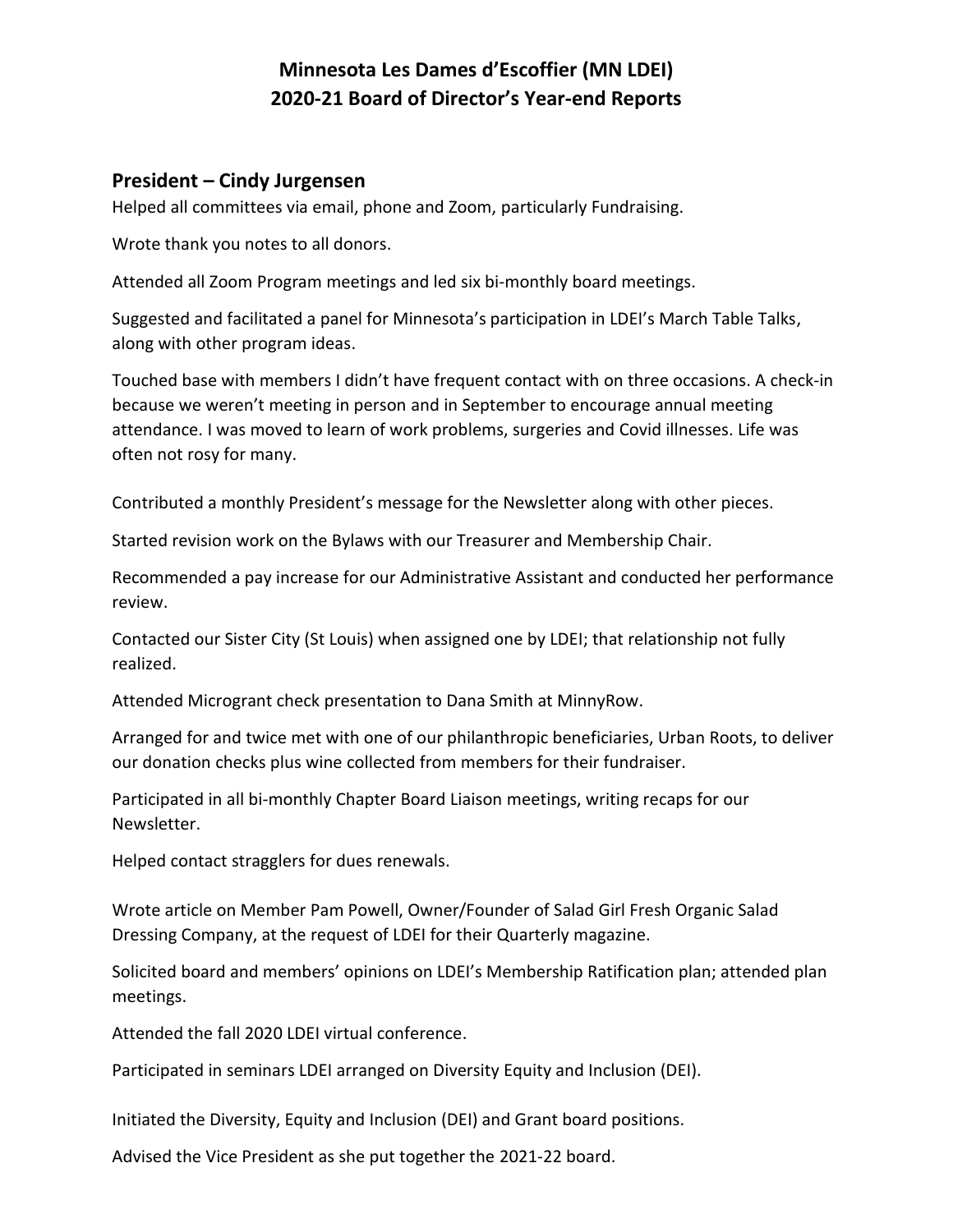Recommendations?

Perhaps offer a template (and word count?) or something to make the writing of annual meeting reports easier for busy board members and easier for the membership to read.

Make sure all board members are comfortable with and understand their roles. I could have been better at that.

Rename from Annual Report to Year-End Report.

## **Vice President – Kristen Olsen**

As vice president, my role this year was to support our President, Cindy, and the Chapter however I could. I was heavily involved in the fundraising committee and helping to organize the various in-person, virtual, and pick-up fundraising events.

I set up a more robust e-commerce system on our Square website to allow us to more easily promote and sell tickets, products, and food for our fundraiser events. I also added a few pages to our main chapter website to showcase some of our new/current members and our grant/scholarship recipients.

I also attended the virtual LDEI annual conference as a voting delegate. It was a great way to learn more about the organization and meet delegates from other chapters.

The toughest part of my role this year was developing the 2021-2022 Slate of Officers. The pandemic and very busy business and personal lives made it difficult to find new and current members who were able to commit to the board.

## **Treasurer - Lois Tlusty**

This report reflects MN LDEI finances **as of September 1, 2021**. A final 2020-2021 fiscal Budget and Finance Statement will be filed after September 30, 2021.

- Total Revenue
	- $\circ$  Income generated is \$51,980.99. This is due to the success of the mini fundraisers, new member and renewal dues and donations.
	- $\circ$  MN LDEI received 5 grants for a total of \$4,650 plus \$350 monetary donations for a total of \$5,000 generous donations from members and friends. This is in addition to donations and sponsors for the fundraisers.
- Total Expenses
	- $\circ$  Expenses through September 1 are \$24,842.20. The following expenses may occur during September: Micro-grant and Urban Roots donations, Administrative Support and LDEI dues.
- 2020-2021 Mini Fundraiser
	- o Due to the pandemic, it was decided not to have DameIt! but have several mini fundraisers throughout the fiscal year. The variety and number of fundraisers was very successful and generated more income than was budgeted. Thanks to the Fundraiser committee.
- Donations
	- o MN LDEI awarded \$2,500 in scholarships to two recipients.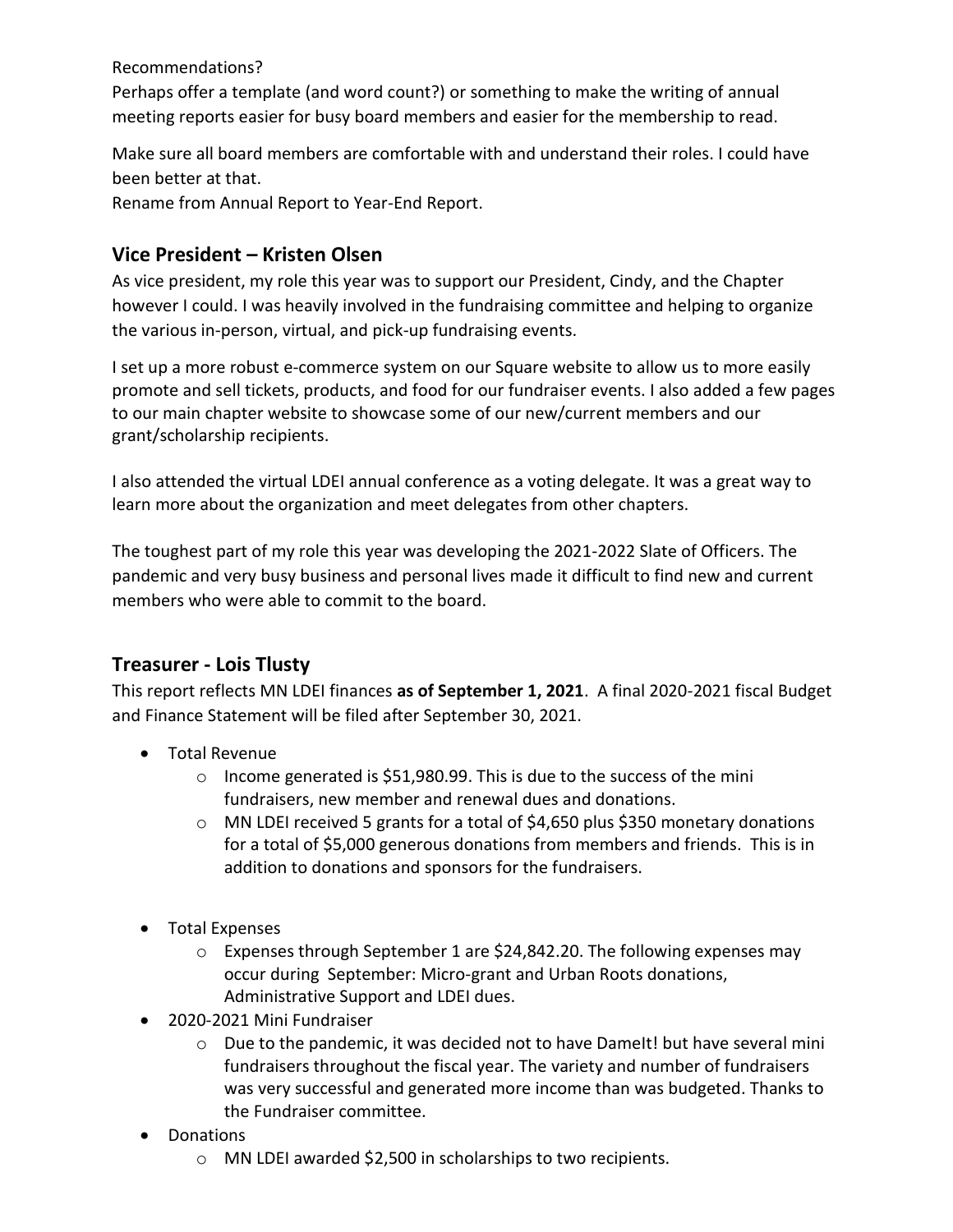- Assets
	- o A balanced 2020-2021 budget (\$28,800 Income/\$28,800 Expenses) was approved. The budget will come in under budget after all the expenses and donations are completed for the fiscal year. Thanks to all the committee chairs who made this possible.
	- o The bank balance as of September 1, 2021 is \$40,655.36.
	- o Due to the much higher income than budgeted, the money used from the checking account, due to the pandemic, for the 2019-2020 budget will be replaced.

## **Social Media and Communications – Nikki Erpelding**

The primary goal was to strengthen communications be adding content to our various platforms. Another goal is to highlight Dames and our charity endeavors.

Since we do not have a public facebook page it makes it difficult to share posts.

Our Dame it page is not an actual page it is a business community site.

295 people like this

316 people follow this

We reach about 65 people a week, with consistent posting that could be increased.

There is a way to add a commerce shop on our Dame it site.

One comment I get a lot is that people are generally not on FB anymore, they have moved to Instagram and tiktok.

Posting, requires creating content and that is what requires time.

Generally, for events we have relied on Kristin, Pam and now Lauren to create content.

\*Sharing other Dames posts always get lots of likes.

Email has been the most effective way to date at getting tickets sold for events. -Please talk to Tanya about the open rate.

Instagram, by far our most followed site and should be used to tell our story, promote our Dames and sell our events.

- **197** posts
- **585** [followers](https://www.instagram.com/lesdamesmn/followers/)
- **706** [following](https://www.instagram.com/lesdamesmn/following/)

Youtube, we have uploaded videos, but we are not using this like we should, we should have an actual site, this could be a great way to showcase the talent of our Dames.

Pinterest, although I set up the site, not a lot of our Dames have been to the page to show interest. This is something that with regular upkeep, it is a really good way to give exposure to our cookbook authors and our events.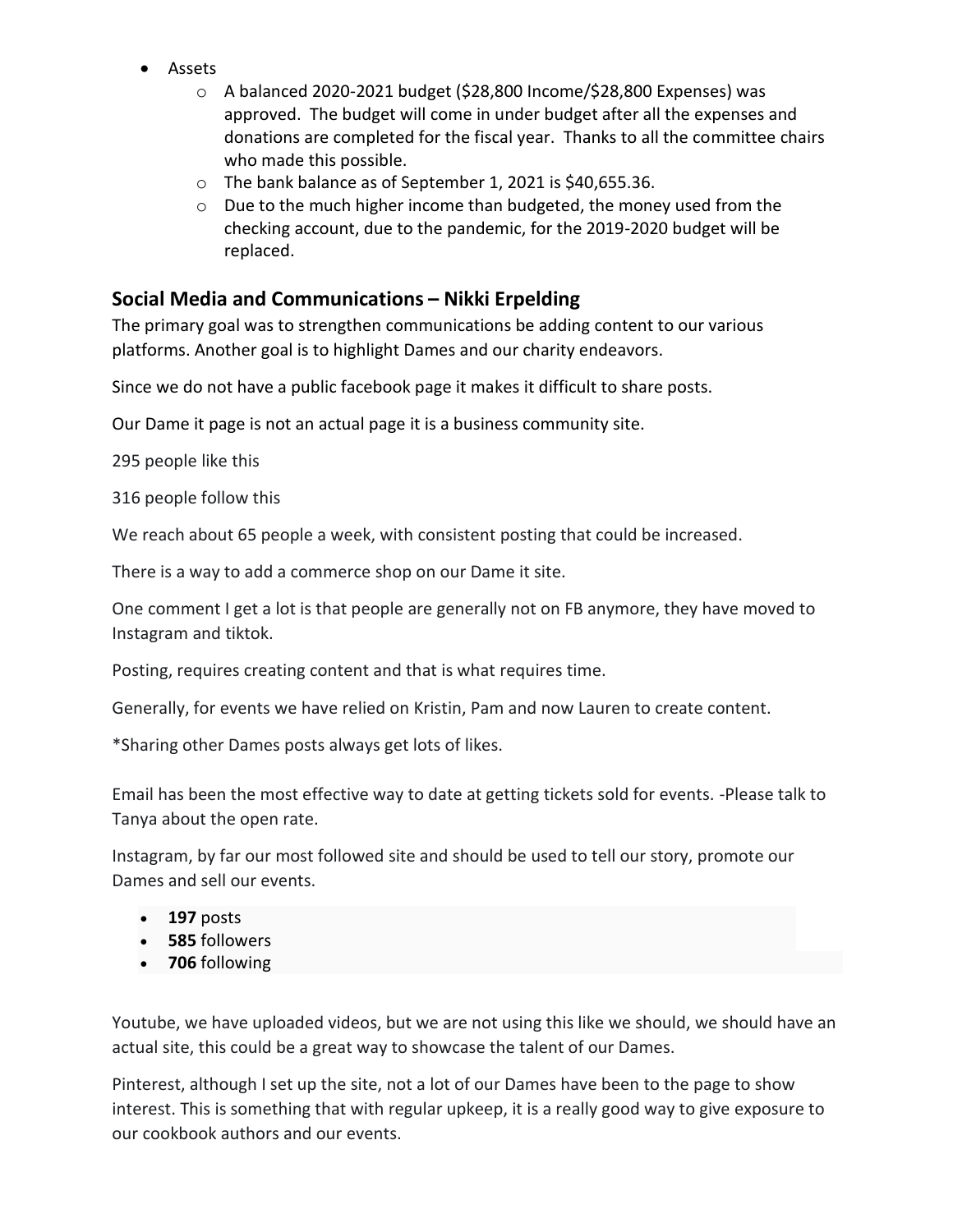#### ONLY 8 Followers

The new Chair Lauren Voigt will be great, she knows how to do this more than anyone. I suggest however there be a discussion about content, frequency, the different medias, and our goals.

The time required for this chair is about 1-4 hours per week depending on events.

# **Programs – Amy Lynn Brown, Amalia Moreno- Damgaard**

To say it was a strange year for the Les Dames Minnesota programming committee would definitely be an understatement; our role of gathering folks together was clearly hampered by the pandemic. However, we made the most of it with virtual events like a Halloween Party, Port and Chocolate tasting, and a holiday party with centenarian Marjorie Johnson. We even launched a more casual "Coffee and Camaraderie" format of getting together to meet new members and share our current goings on, and had some great conversations that way.

After nearly a year of hosting Zoom-only meetings and celebrations, the Programs and Fundraising committees were able to bring our Dames together for a handful of live events beginning in June with an Urban Roots farm tour and picnic dinner in St. Paul. There was a wonderful wine dinner hosted by Fundraising and Dame Joan Donatelle, and we'll be ending the year with our 25th anniversary celebration at the end of September. Despite all the challenges Covid-19 brought, Programming managed to end the year on a positive note, financially, pulling in a slight profit after all was said and done.

# **Fundraising - Andi Bidwell, Audrey Nelson**

The Fundraising Committee started this fiscal year in the middle of the Covid-19 Pandemic. The major Dame It! fundraising event had been cancelled in 2020 and knew we couldn't start planning one for fiscal 2021.

We decided that the only thing we could do to raise money was to host some virtual events. Audrey Nelson and Andi Bidwell agreed to co-chair the Fundraising Committee, and assembled a small group of members together to brain storm what those events could be. As a result, we hosted seven events during the year.

The final total income for the year totaled \$23,570.40, earned from the following seven events listed below and the donations and grants we received:

| Event                      | Profit     | Lead Planner(s)             |
|----------------------------|------------|-----------------------------|
| French Dinner for Two in a | \$1,925.00 | <b>Audrey Nelson</b>        |
| <b>Box</b>                 |            |                             |
| Masks (with culinary and   | \$2,084.80 | Janice Cole with members    |
| wine designed fabrics)     |            | who sewed masks: Jeanie     |
|                            |            | Kozar, Lois Tlusty, Diane   |
|                            |            | Jackson                     |
| Holiday Party in a Box     | \$5,151.45 | Nikki Erpelding, Liz Nerud  |
|                            |            | and Merrilyn Tauscher       |
| Virtual Mardi Gras Party   | \$2,351.07 | Joan Donatelle, Arlene Coco |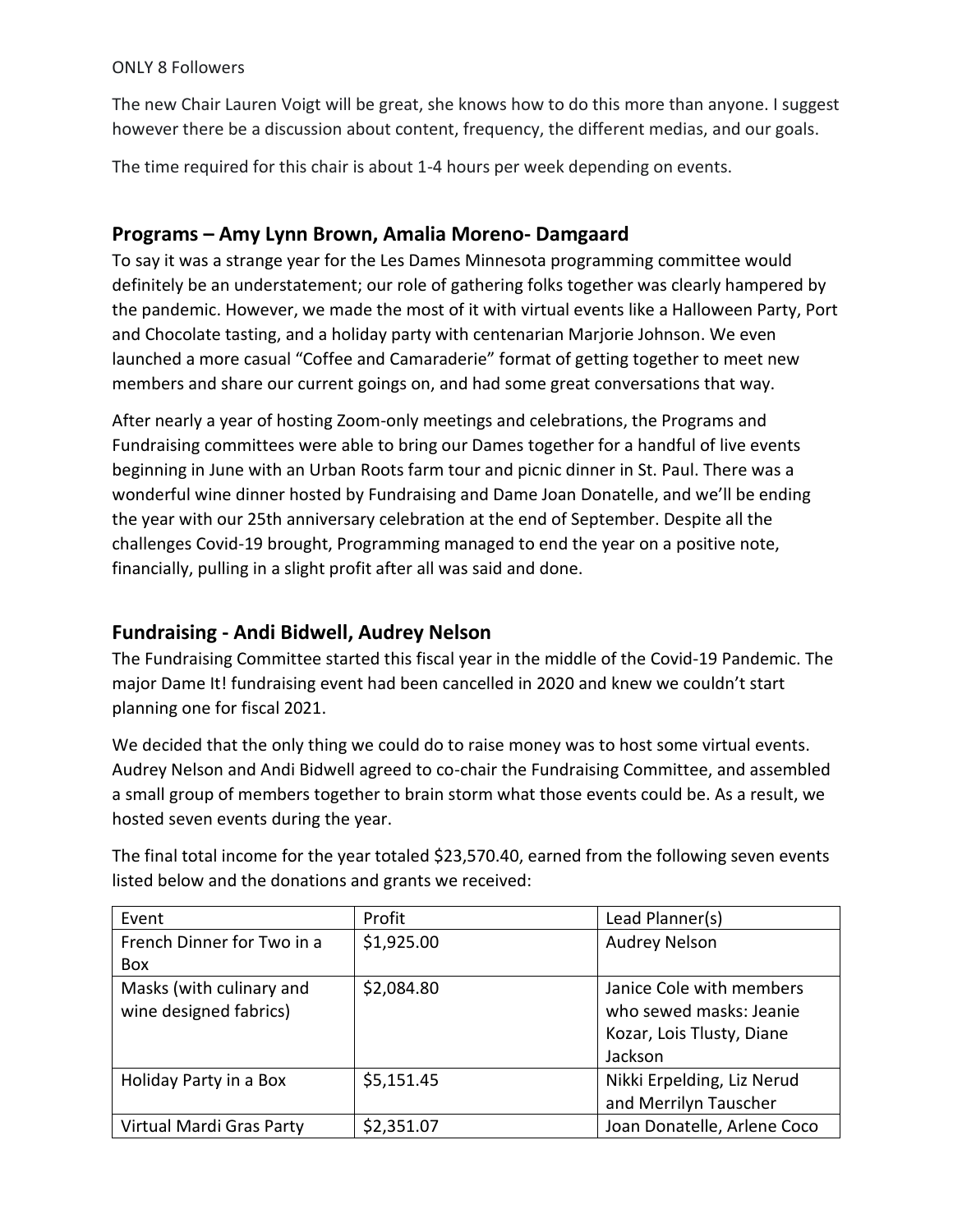| Dinner for Two from Puerto<br>Rico in a Box | \$2,280.50  | <b>Audrey Nelson</b>         |
|---------------------------------------------|-------------|------------------------------|
| Pizza and Salad in a Box                    | \$1,448.20  | Nikki Erpelding, Amalia      |
|                                             |             | Moreno-Damgaard and Pam      |
|                                             |             | Powell                       |
| A Summer Tuscan Wine                        | \$6,324.38  | Joan Donatelle with support  |
| Dinner                                      |             | from: Erin Clancy, Pam       |
|                                             |             | Powell, Kristen Olson, Cindy |
|                                             |             | Jurgensen, Audrey Nelson,    |
|                                             |             | Merrilyn Tauscher, Lauren    |
|                                             |             | Voight, Andi Bidwell and our |
|                                             |             | <b>Treasurer Lois Tlusty</b> |
| 7 Events                                    | \$21,488.56 | 18 Member Volunteers         |
| Donations/Grants                            | \$2,005.00  |                              |
| <b>Total Profit</b>                         | \$23,570.40 |                              |

Some members volunteered to pack the boxes and hand them out. In addition to all of the names listed above, those members included: Genie Zarling, Robin Asbell and Ramaj Young (who has since moved to Florida). We can't seem to find the records for the Party in a Box event, and so may have missed the names of some volunteers. If you were one of them, please let Andi Bidwell know, and she will amend this report. Paula Zuhlsdorf helped deliver masks.

Detailed reviews for each event are being written and will be stored in the Les Dames Google Drive.

## **Membership – Merrilyn Tauscher, Paula Zuhlsdorf**

It has been a delightfully busy year for Membership. The following women joined our chapter this year:

| Julie Hinderks | Angie Heitz | Lauren Voigt           |
|----------------|-------------|------------------------|
| Molly Krinhop  | Erin Clancy | Dorothy Stainbrook     |
| Amy Waller     | Jo Seddon   | <b>Allison Sheardy</b> |

Since we did not meet in person due to Covid restrictions, new members were introduced as they attended Zoom meetings for the first time and also via newsletter articles developed by our terrific Newsletter committee. Membership worked alongside Programming to hold two Coffee and Camaraderie events via Zoom in the spring, during which new members were introduced and also offered an opportunity to share about themselves. New members will be introduced in person at the September meeting. We will also welcome a couple new members from 2019-2020, as they may have been missed due to Covid this past year. At this meeting, we will give these women their new-member gifts, including a gift bag of Kerry Gold butter and cheeses. We are pleased to be able to promote and support one of our corporate sponsors in this way.

Since we plan to meet in person this fall, the board discussed having nametags at events as a way to encourage mingling between current and new members as well as for all members to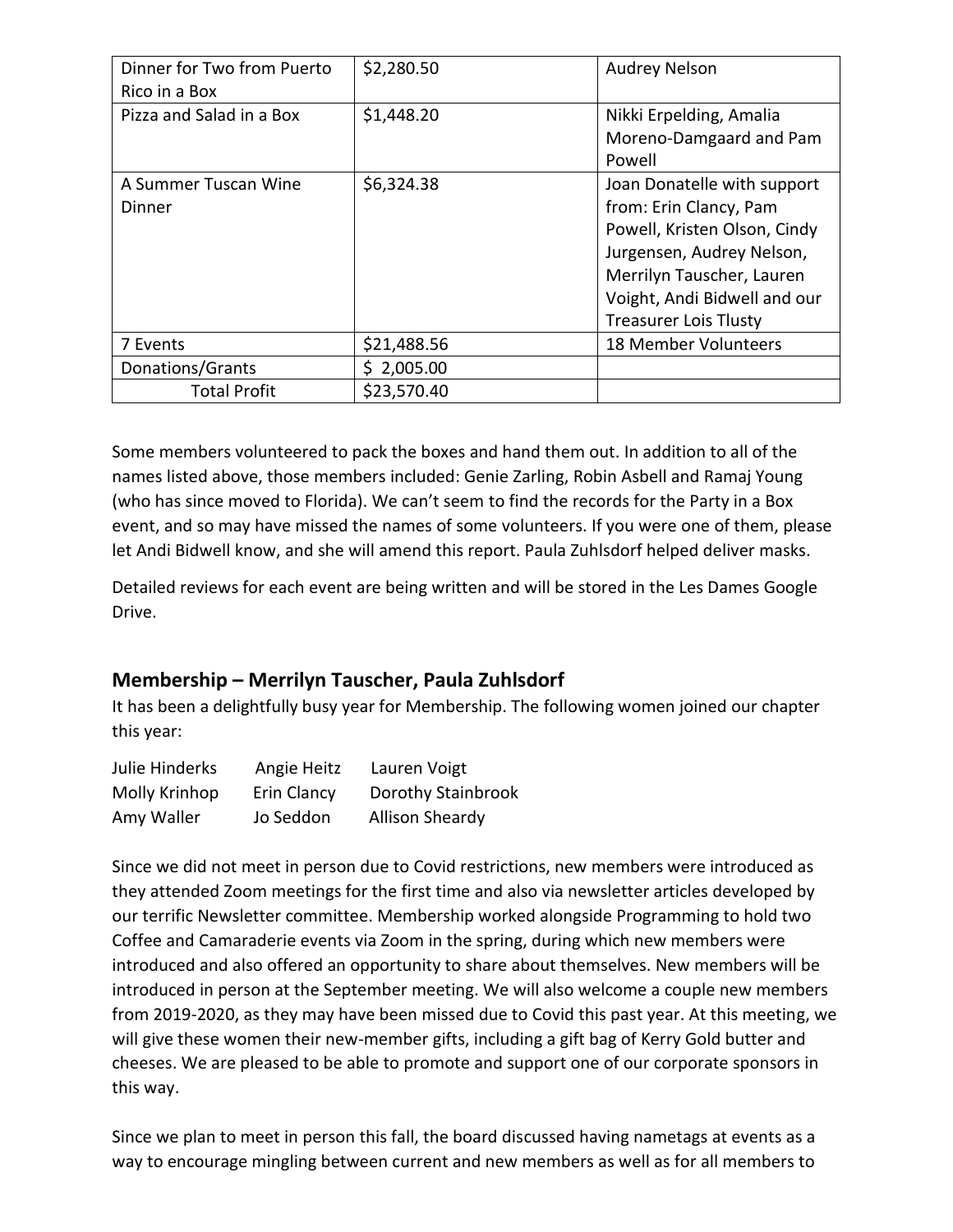get to know one another. We researched the pros and cons for permanent/reusable vs disposable nametags and shared this with the executive board; we included a recommendation to proceed with sticky/disposable nametags as they are more practical and cost effective. We will review next summer to decide if we should stay with the paper nametags or invest in permanent nametags. Merrilyn worked with a local printer to design the nametags incorporating the Minnesota Les Dames logo, and plans are in place to have them at our winery fundraising event in August.

Behind the scenes, we put in place a detailed process for bringing on new members. The following documents were rewritten or created in order to standardize the new member process and ensure warm, professional communication each time. Steps include:

- 1. Sending an Invitation to Explore Membership Letter to members submitting an application or who have been recommended for membership by an existing member.
- 2. A Membership Information Sheet explaining more about the group and requirements for membership is included with the letter. When appropriate, we invite women considering membership to attend one meeting free of charge.
- 3. Once the potential member has submitted an application, Membership reviews to see if membership requirements have been met and, if so, emails the application to the board along with a recommendation to approve for membership. If there are no questions or objections, we send the personalized Invitation to Membership Letter to the prospective member, along with attachments: How to Activate Your Membership, LDEI New Member form and the Current Directory. Cc'd on this email are the recommending Dame, treasurer, president, vice president, membership co-chair and the mentor (see below for more info on this.)
- 4. Once all documents have been returned and dues paid, Membership introduces the new member to the board via email and her information is added to the Membership Tracker.
- 5. The new member is introduced to the membership at large through the newsletter article/photo and at the first meeting she attends.

To bolster new member mentoring, we wrote a definition of the Mentor role. Making sure every new member has a mentor will provide her with a personal connection to the group from the start.

Since we work closely with our Administrative Assistant regarding the Directory and at several stages of new member process, we listed out Tanya's specific functions and shared that with her. This will facilitate smooth communication with our prospective new members and ensure efficient use of our Admin's time and talents. We also worked with Kristen to fold the separate Membership Google docs (from the last couple years) into the greater chapter Google docs.

We updated the Directory mid-year, and as a result also refined this process. Going forward, members will be informed the Directory is being edited and to send any requests for updates to Membership. We will roll up these changes into one document to share with our Administrative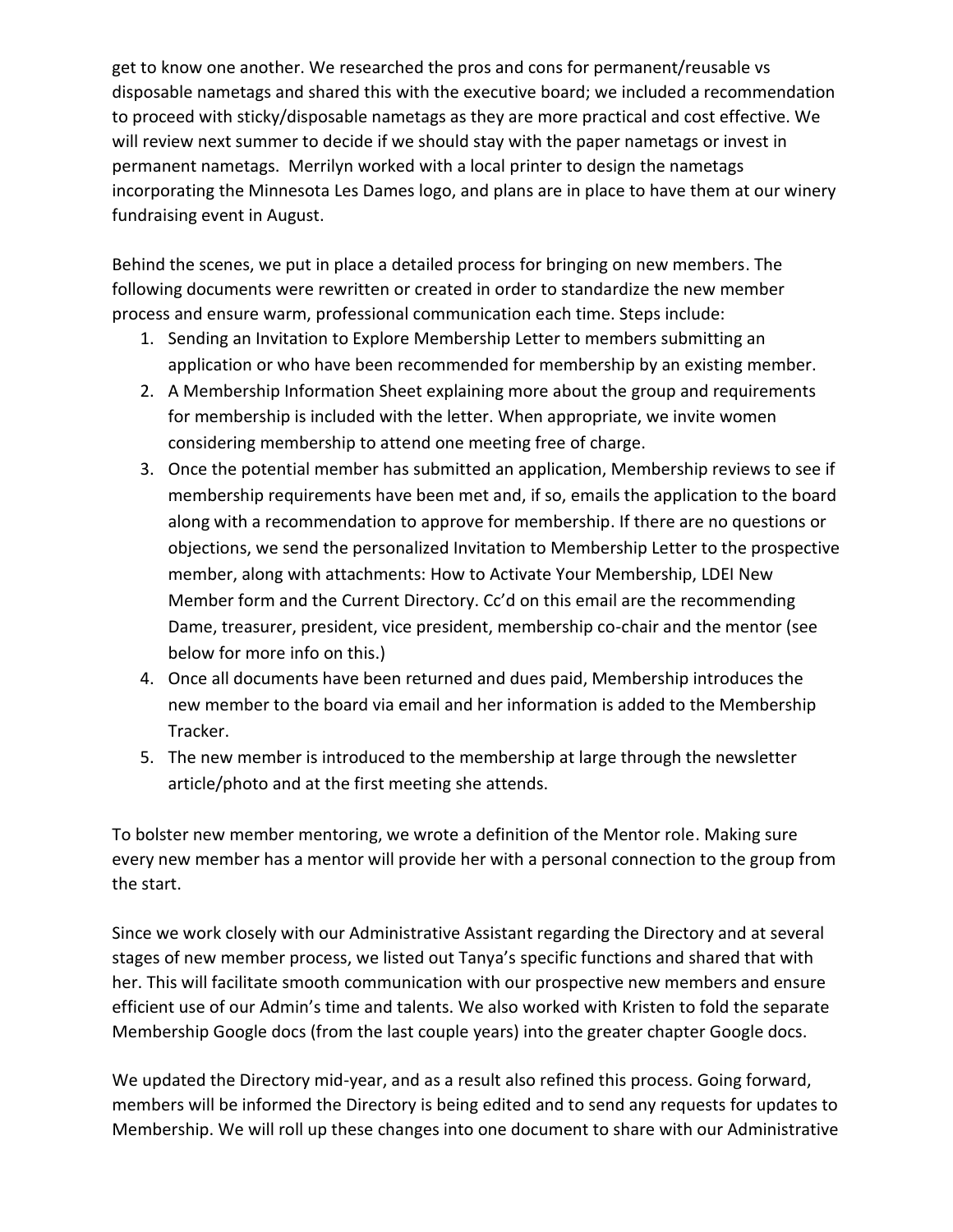Assistant. Once these updates are made, membership will proof before Directory is sent to entire membership.

At the end of this year, LDEI passed new requirements for membership, including standardization in the membership process across all chapters. Next year, Merrilyn will work with the board to update our membership process.

We finished our year with 53 members!

# **Grants – Joan Semmer**

The Grant Committee is a new committee for our LDEI chapter. Its objective is to raise money for scholarships and mini grants by asking public and corporate foundations for financial assistance.

To date they have applied for the Minneapolis Foundation's "Racial and Economic Justice Grant", created after the civil unrest following George Floyd's death. It was to help women in the food and beverage industry who were financially affected by the civil unrest following George Floyd's death. This grant application focused on providing mini grants and mentoring. They did not get the grant, but learned two things:

1. The Minneapolis foundation prefers to give money directly to recipients and we were viewed as a pass-through organization.

2. MN LDEI is not viewed as a philanthropic organization. The philanthropic community does not know who we are.

I haven't had any formal grant writing training, but I have participated in Zoom meetings with other LDEI chapter grant writers led by LDEI board member Ingrid Gangestad.

Going forward, the Grant committee's plan is to:

1. Build awareness of MN LDEI as a philanthropic organization.

2. Formalize a list of public foundations in Minnesota with contact information on key players. Start to build relationships.

3.Formalize a list of Minnesota corporations engaged in the food, beverage and hospitality industries. This would include companies such as General Mills, Land O' Lakes, Cargill, Phillips, Radisson, Hormel, and restaurant chains headquartered in Minnesota. Identify who is in charge of their corporate giving and identify their grant cycles. Start to build relationships.

4. Prepare our chapter for involvement in MN "Give to the Max" day this November.

5. Continue to stay linked into the LDEI national focus on grants

6. Build marketing materials to accompany grant proposals.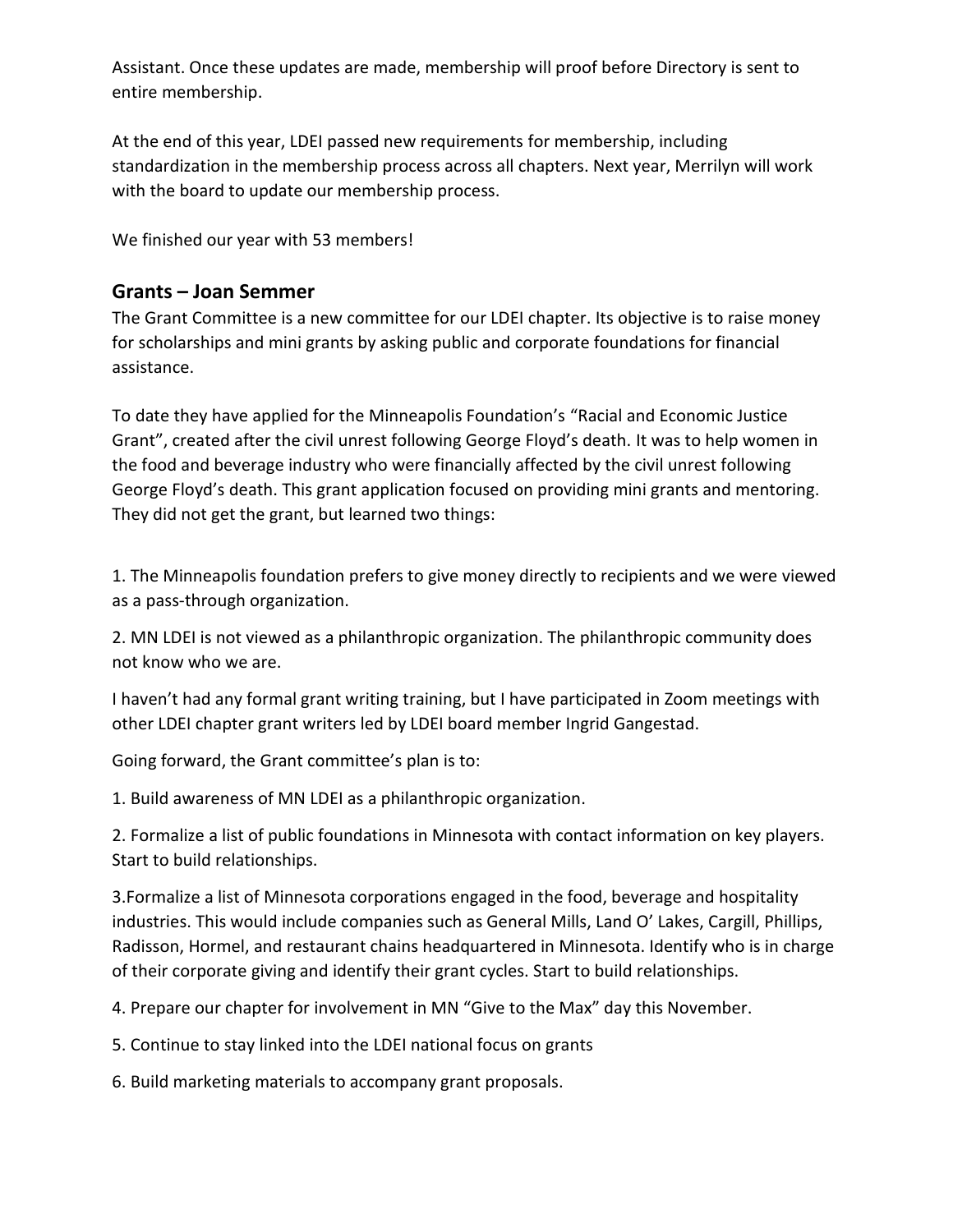## **Micro-Grant - Joan Donatelle, Liz Nerud**

One micro-grant was awarded for the 2020-2021 LDEI year.

Micro-Grant Recipient -Dana Smith, MinnyRow Market

\$400.00 is awarded to Dana Smith, co-owner of MinnyRow Market.

MinnyRow Market is located on Main Street in Hopkins. It is a small scale grocery and deli that specializes in locally sourced and ethically produced foods.

The goal of MinnyRow Market is to build community around food and to be a trusted source in the industry. Connecting customers and vendors in new and fun ways.

MinnyRow Market opened in November 2020.

The funds received will go towards the purchase of tables and chairs.

Organizations contacted with Micro-grant information: Women Who Really Cook Food and Consumer Science Professionals WEMN- Women Entrepreneurs of Minnesota LDEI-MN Linked-In FaceBook

## **Service - BJ Carpenter, Jenny Breen**

2021 proved nearly a repeat of 2020 with regard to outside participation at Urban Roots, but les Dames was still able to make a significant contribution in funding their endeavors.

In the past the majority of our donations have covered the cost of badly needed equipment and kitchen upgrades. This past spring we were able to donate \$1,000 which was used as seed money (no pun intended) to help fund the salary of one of their new program facilitators. And on this past Monday, along with Cindy, our outgoing president, I had the pleasure of presenting an additional \$4,000 to help underwrite the paid student internships that are so crucial to their success. As always, the interns and administrative staff were extremely grateful for the assistance they received from us.

Looking toward the future growing seasons, our chapter will likely have the opportunity to contribute in new ways as Urban Roots takes residence in their new kitchen located at 1110 Payne Avenue, not far from their current space on Maria Avenue. This is a fully licensed, commercial kitchen, and as such will be used to expand their lines of prepared food products, and is a better venue for demonstrations and educational purposes.

# **Academic Scholarship - Susan Peters, Arlene Coco Buscombe, Erin Clancy, Dorothy Stainbrook**

The scholarship committee received only four scholarship applications representing two different area institutions of higher education. Two of the applicants were the cream of the crop and the board approved the these outstanding young women for a 2021 scholarship. This year's budget allowed us to work with \$2,500 for scholarships. We divided the funds between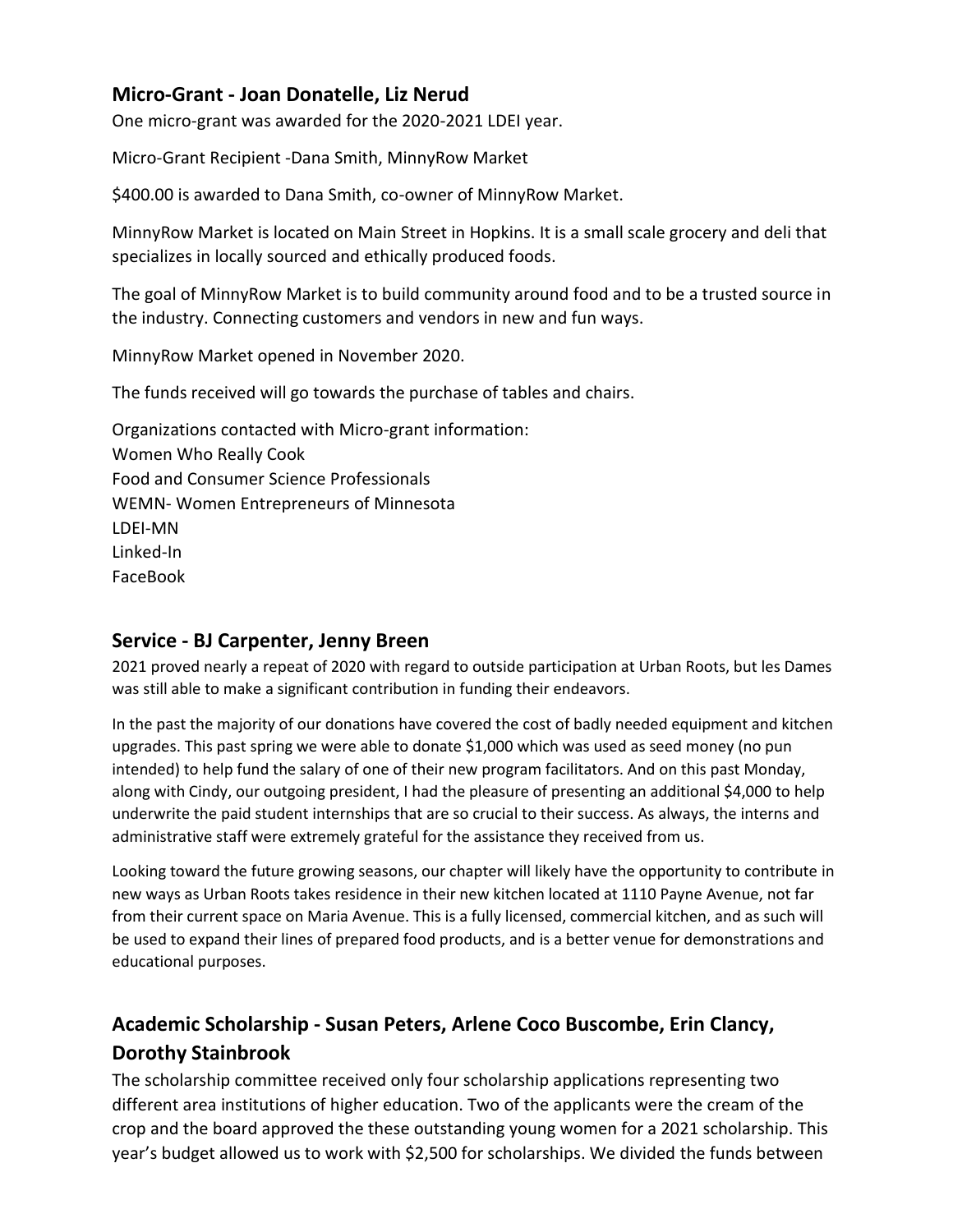the two scholars in this manner: Samantha received \$1,000 and Alyson received 1,500. We have included their contact information in case any of our members would like to reach out to them for congratulations or mentoring.

#### **Samantha (Sami) Maldonado**[, maldo124@umn.edu,](mailto:maldo124@umn.edu) 952-452-4639

Sami was one of our scholarship winners last year and she has continued to impress us with her academic prowess and commitment to a socially just food culture. We find her quite accomplished for her age (20). She is from Minneapolis and is studying at the College of Food, Agricultural, and Natural Resource Sciences (CFANS) at the University of Minnesota, expecting to graduate early in December, 2021. Her GPA is 3.8.

In her essay, Sami says, "I am a firm believer in diversity and equity. I am from a mixed race and mixed nationality family. My mother was born and raised in Minnesota and my father was born and raised in Ecuador. Due to my diverse upbringing, I was instilled to interact with others without prejudice." This is demonstrated in the leadership roles she has chosen: at the U of M, she is the chapter president for Minorities in Agriculture, Natural Resources, and Related Sciences (MANRRS) as well as the major representative for the College of Food, Agricultural, and Natural Resource Sciences Undergraduate Student Board. In her community, she collaborates with Growing North Minneapolis and Spark-Y Youth Action Labs, both concerned with local food justice. Sami's list of extracurricular activates, honors and awards is lengthy.

Until recently, Sami was a day-staff member at the Mill City Farmers Market. She is preparing to spend the summer in Demark in the Summer Abroad Program where she will be taking a course titled Tasting Culture: Nordic Food, Tradition, and Nutrition.

The scholarship committee continues to be very impressed with Sami's drive, commitment to her area of study, and how she continues to WOW us with her accomplishments and self confidence. She says, "My self-propelling, compassionate, detail oriented, and curious nature will positively impact the future of food and agriculture."

#### **Alyson Hornby,** [ahornby16@gmail.com,](mailto:ahornby16@gmail.com) 608-520-5721

Alyson is also at the University of Minnesota in the College of Food, Agricultural, and Natural Resource Sciences (CFANS) Department. She is 27 years old and lives in Minneapolis. Her GPA is 3.7 and she expects to graduate with her bachelor's degree December, 2021. Alyson is dietetic technician at Park Nicollet – Methodist Hospital in St Louis Park.

Alyson's area of study is dietetics with a special interest in holistic and Eastern approaches to well being. Her extracurricular activities support this area of study: she is an Outreach Officer for the Wellness and Culture Club (formerly known as Student Ambassadors of Food, Nutrition, and Culture); she volunteers at Community Emergency Assistance Program (CEAP) in the food market with additional shifts in the Meals-On-Wheels program; and she volunteers for Help At Your Door by delivering groceries to those in need since June, 2020. Throughout the pandemic, Alyson has shown fearless support for those in need.

Alyson has a solid background in the food service industry (she did stints at French Meadow Bakery & Café, Kelber Catering, The Mill, and Graze). She is currently working as an intern with a nutrition professor and a PhD student from the University of Minnesota in a five-year long community nutrition cohort to reintegrate ancient whole grains into our modern diets, while